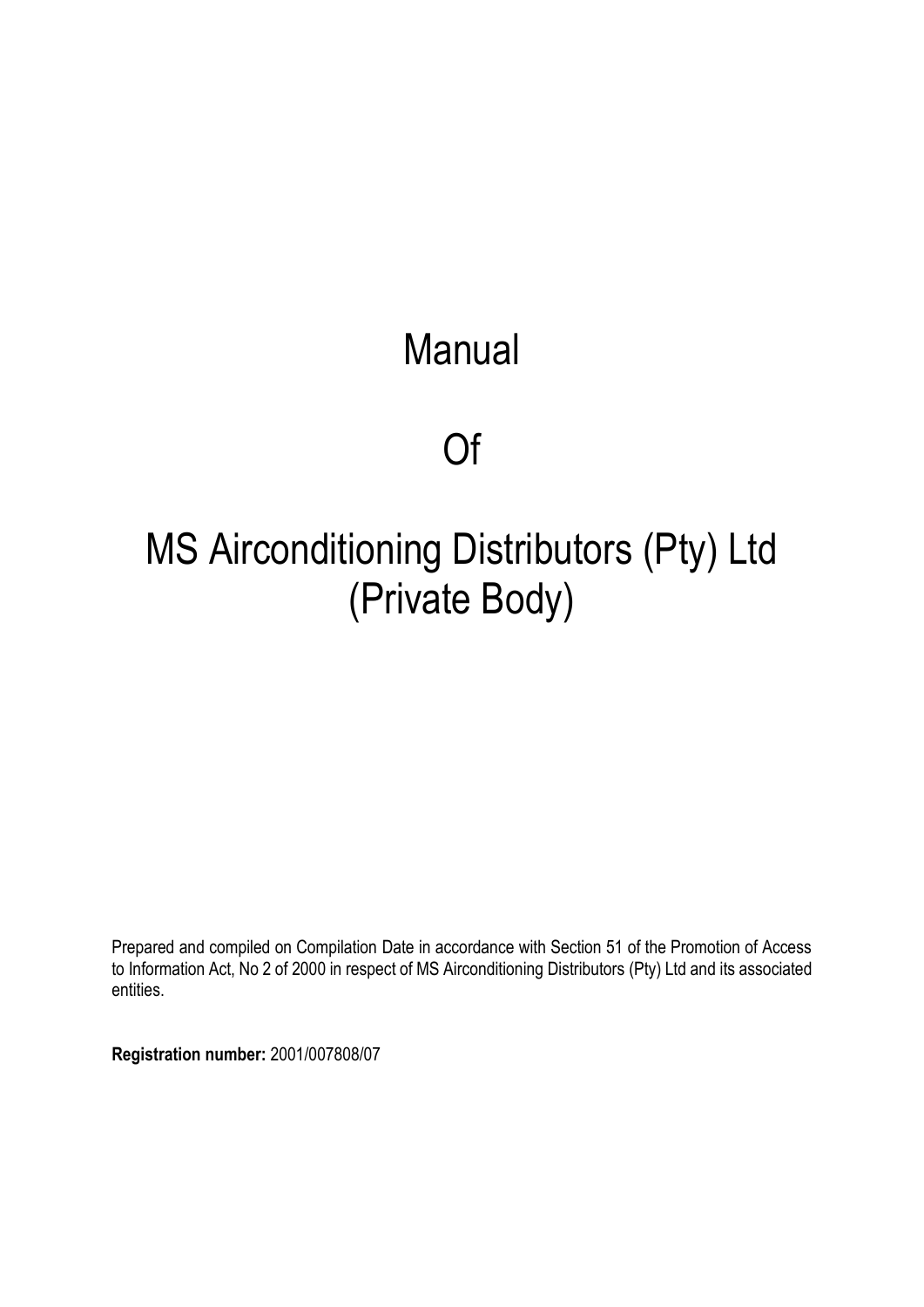**Update:** 2002-02-08

# **Table of Contents:**

| 5. Guide on how to use PAIA and how to obtain access to the quide4-5 |  |
|----------------------------------------------------------------------|--|
|                                                                      |  |
|                                                                      |  |
|                                                                      |  |
|                                                                      |  |
|                                                                      |  |
|                                                                      |  |
|                                                                      |  |
|                                                                      |  |
|                                                                      |  |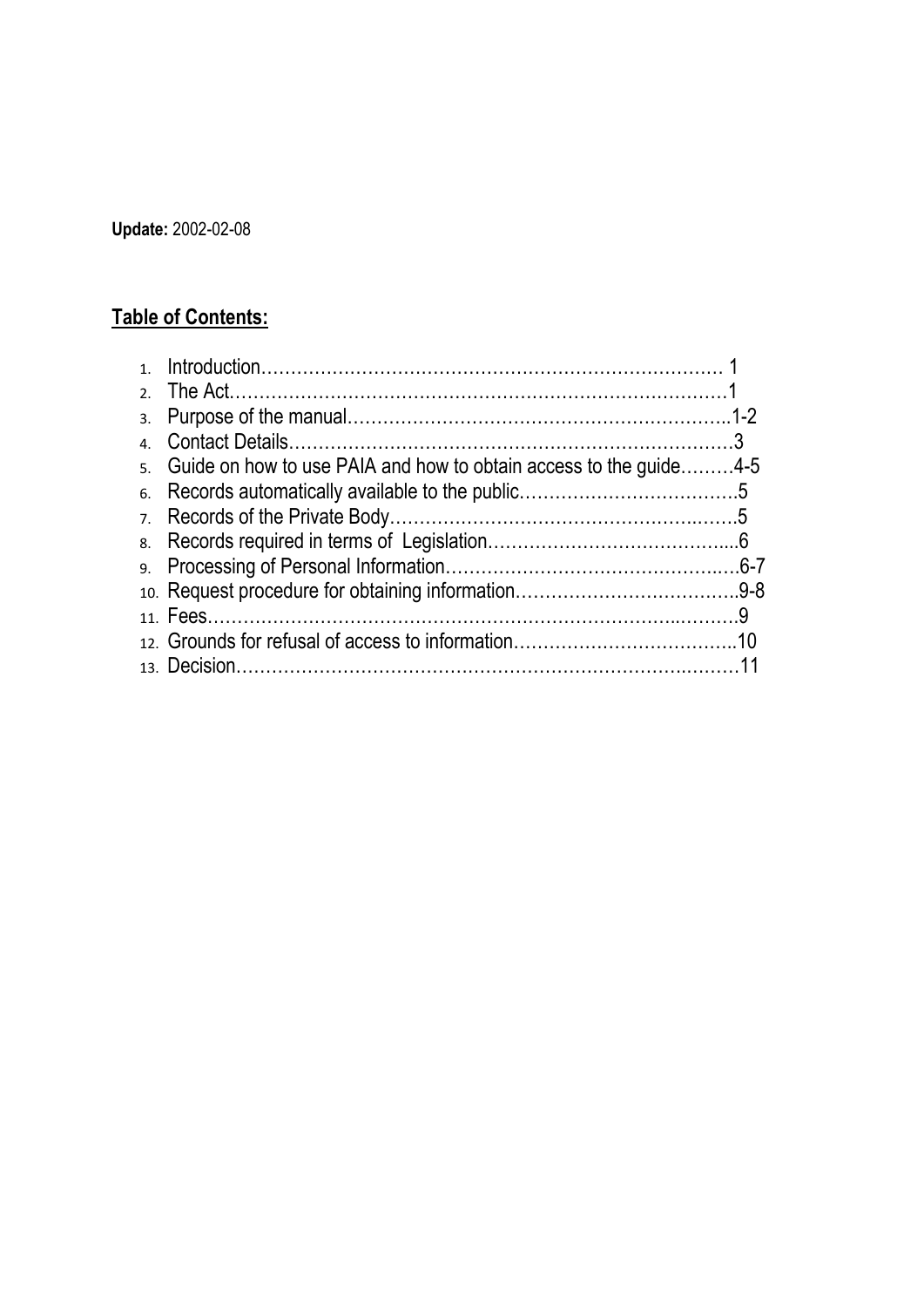# **1. INTRODUCTION**

MS Airconditioning Distributors (Pty) Ltd, www.msaircon.com is committed to protecting your privacy and to ensure that your personal information is collected and used properly, lawfully and transparently.

# **2. THE ACT**

The Promotion of Access to Information Act, No 2 of 2000 ("The Act") was enacted on 3 February 2000, giving effect to the right of access to any information held by Government, as well as any information held by another person who is required for the exercising or protection of any rights. This right is entrenched in the Bill of Rights in the Constitution of South Africa. Where a request is made in terms of The Act, the body to which the request is made is not obliged to release the information, except where The Act expressly provides that the information may or must be released. The Act sets out the requisite procedural issues attached to such request.

# **3. PURPOSE OF THE MANUAL**

**In order to promote effective governance of private bodies, it is necessary to ensure that everyone is empowered and educated to understand their rights in terms of The Act in order for them to exercise their rights in relation to public and private bodies.**

Section 9 of The Act, however, recognizes that such right to access to information cannot be unlimited and should be subject to justifiable limitations, including, but not limited to:

- Limitations aimed at the reasonable protection of privacy;
- Commercial confidentiality; and
- Effective, efficient and good governance

And in a manner that balances that right with any other rights, including such rights contained in the Bill of Rights in the Constitution.

Wherever reference is made to "Private Body" in this manual, it will refer to MS Airconditioning Distributors (Pty) Ltd.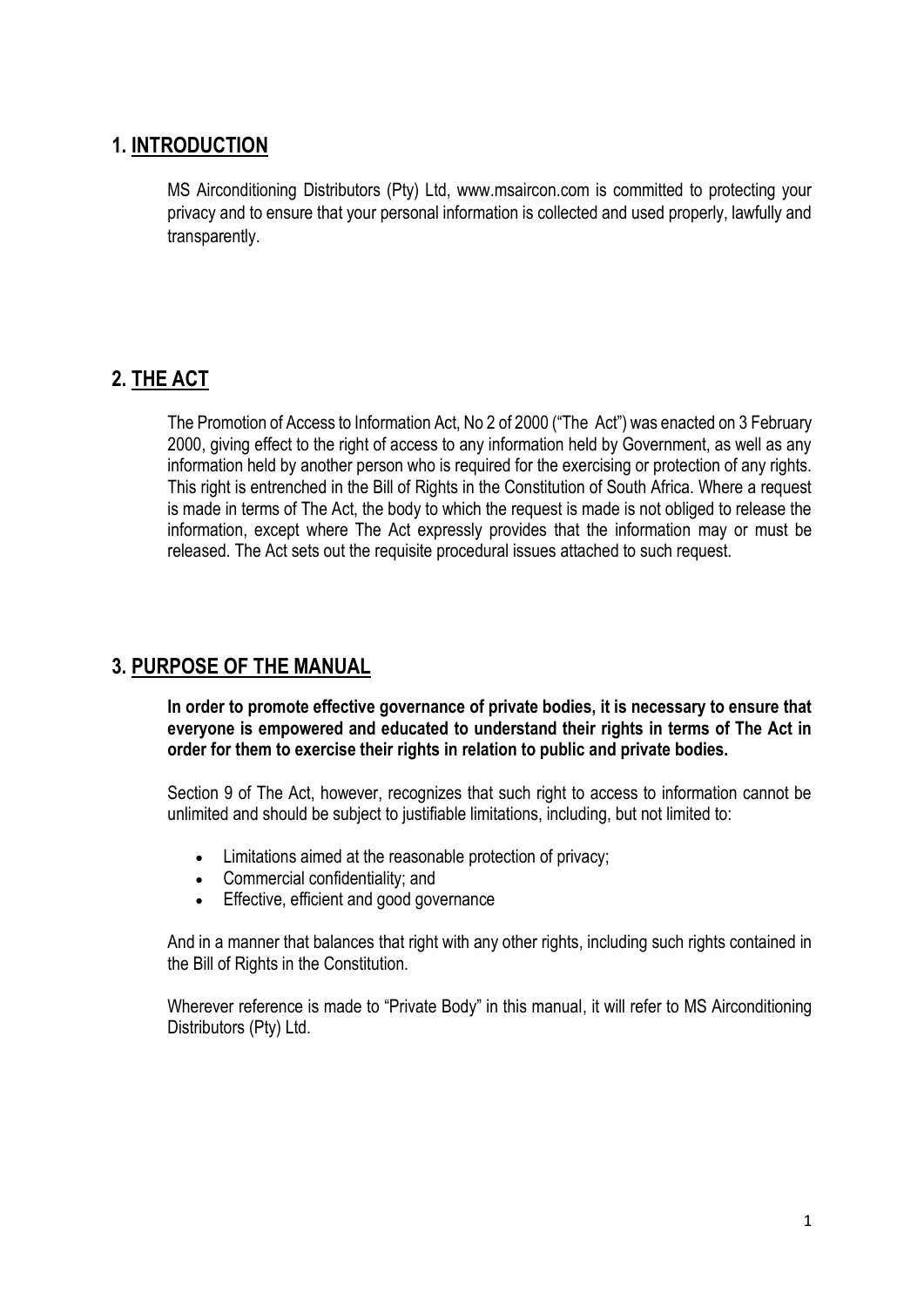This PAIA Manual assists you to-

- 3.1 Check the categories of records held by MS Airconditioning Distributors (Pty) Ltd which are available without a person having to submit a formal PAIA request;
- 3.2 Have a sufficient understanding of how to make a request for access to a record of MS Airconditioning Distributors (Pty) Ltd, by providing a description of the subjects on which MS Airconditioning Distributors (Pty) Ltd holds records and the categories of records held on each subject;
- 3.3 Know the description of the records of MS Airconditioning Distributors (Pty) Ltd which are available in accordance with any other legislation;
- 3.4 Access all the relevant contact details of the Information Officer and Deputy Information Officer who will assist you with the records you intend to access;
- 3.5 Know the description of the guide on how to use the PAIA, as updated by the Regulator and how to obtain access to it;
- 3.6 Know if MS Airconditioning Distributors (Pty) Ltd will process personal information, the purpose of the personal information and the description of the categories of data subjects and of the information or categories of information relating thereto;
- 3.7 Know the description of the categories of data subjects and of the information of categories of information relating thereto;
- 3.8 Know the recipients or categories of recipients to whom the personal information may be supplied;
- 3.9 Know if MS Airconditioning Distributors (Pty) Ltd has planned to transfer or process personal information outside the Republic of South Africa and the recipients or categories of recipients to whom the personal information may be supplied; and
- 3.10 Know whether MS Airconditioning Distributors (Pty) Ltd has appropriate security measures to ensure the confidentiality, integrity and availability of the personal information which is to be processed.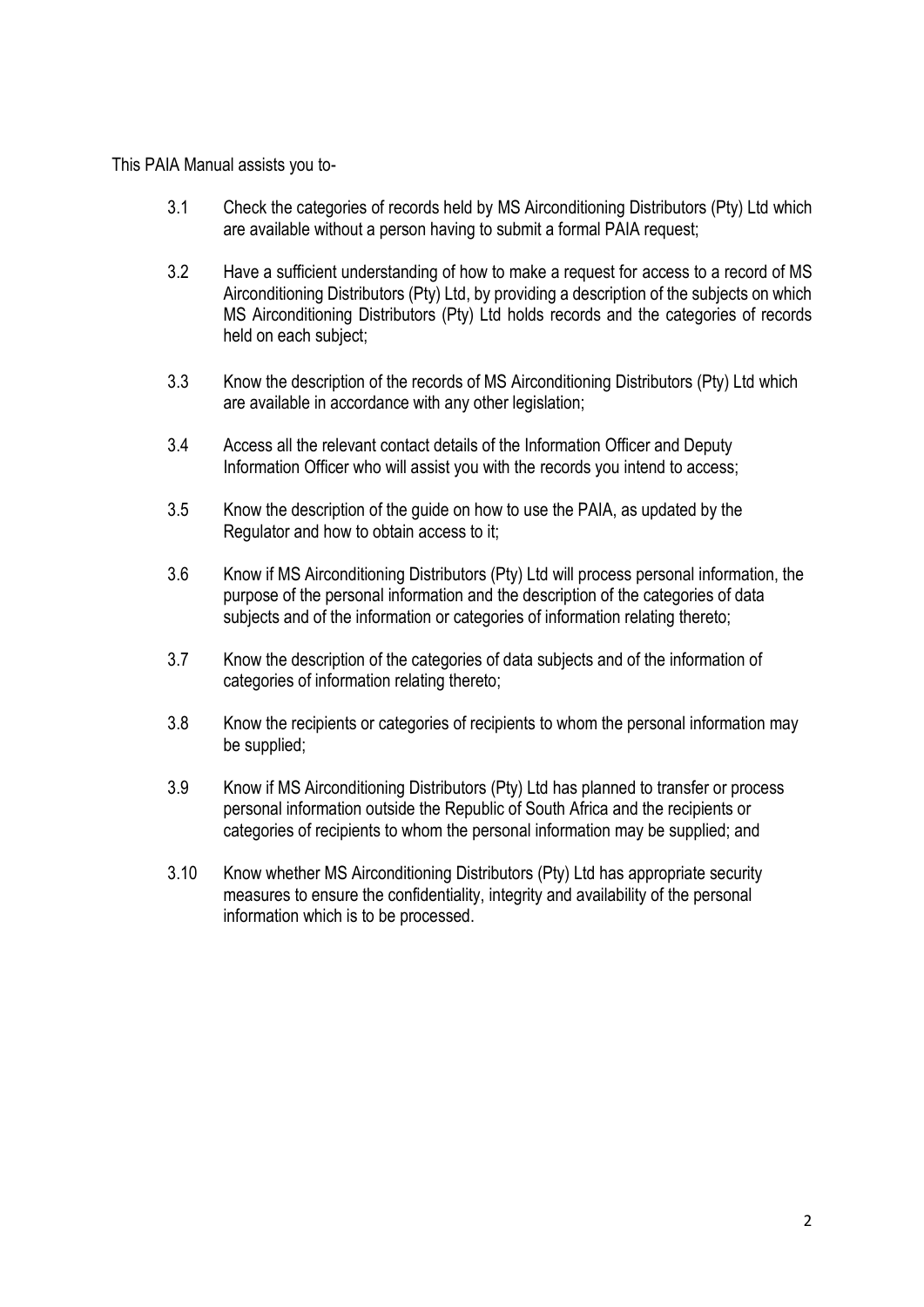# **4. CONTACT DETAILS:**

#### **Information Officer:**

**Name & Surname:** Chard Whitley **Postal Address:** PO Box 1576, Glenvista, 2058 **Physical Address**: 11 Third Street **Southdale** Johannesburg, 2091 **Telephone No:** 011 830-2080 **E-mail:** chard@msaircon.com

#### **Deputy Information Officer:**

**Name & Surname:** Natasha Jones **Telephone Number:** 011 830 2080 **Email Address:** [debtors@msaircon.com](mailto:debtors@msaircon.com)

#### **General Information:**

**Name of Private Body:** MS Airconditioning Distributors (Pty) Ltd **Registration No:** 2001/007808/07 **Postal Address:** Po Box 1576, Glenvista, 2058 **Physical Address (or principal place of business):**  11 Third Street **Southdale** Johannesburg, 2091 **Telephone No:** 011 830 2080 **E-mail:** [mitsubushi@msaircon.com](mailto:mitsubushi@msaircon.com) **Website:** www.msaircon.co.za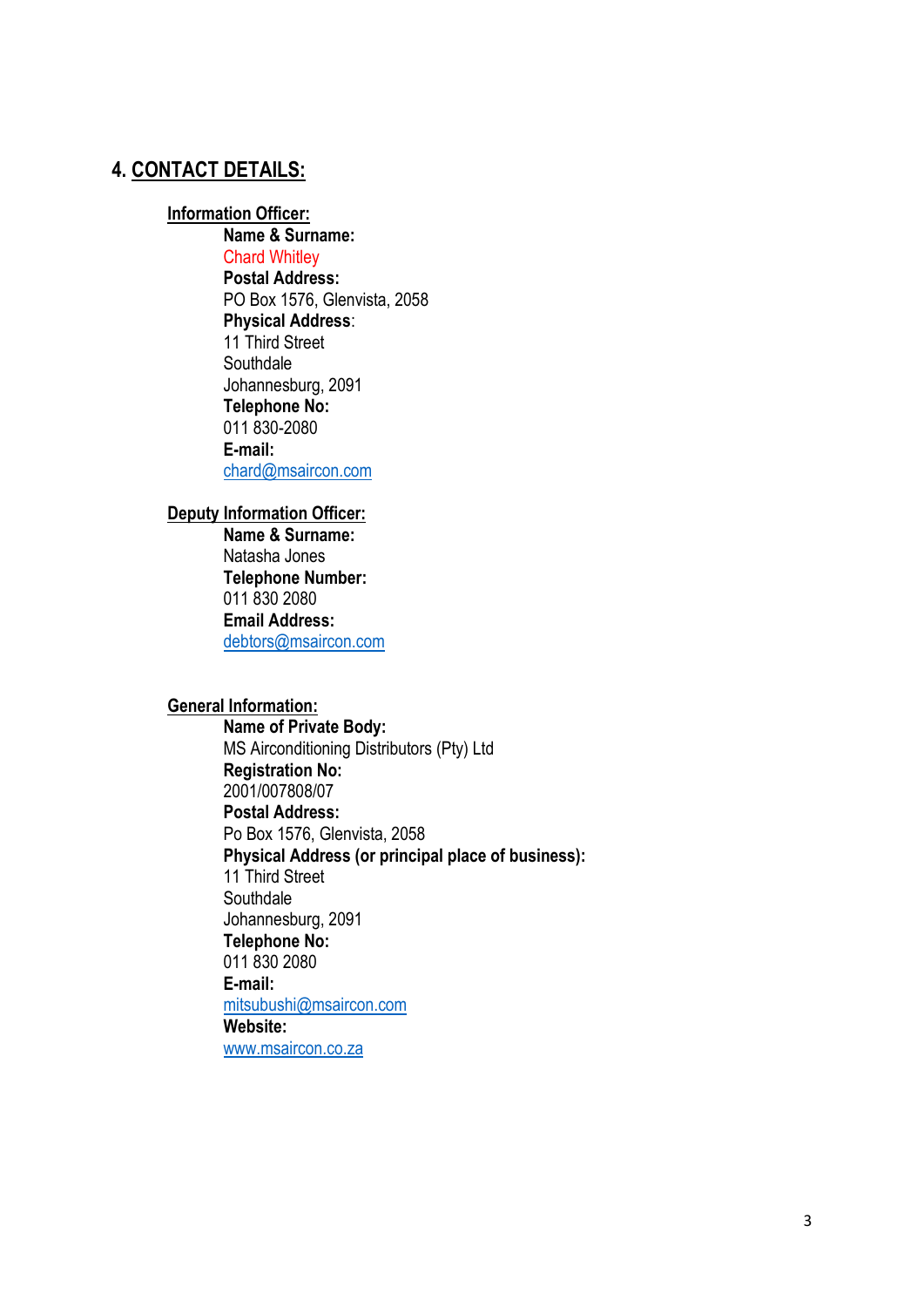#### **5. GUIDE ON HOW TO USE PAIA AND HOW TO OBTAIN ACCESS TO THE GUIDE**

- 5.1 The Regulator has , in terms of section 10(1) of PAIA, as amended, updated and made available the revised Guide on how to use PAIA ("Guide"), in an easily comprehensible form and manner, as may reasonable be required by a person who wishes to exercise any right contemplated in PAIA and POPIA.
- 5.2 The Guide is available in each of the official languages and in braille.
- 5.3 The aforesaid Guide contains descriptions of-
	- 5.3.1 The objects of the PAIA and POPIA;
	- 5.3.2 The postal and street address, phone and fax number and, if available, electronic mail address of-
		- 5.3.2.1 The Information Officer of every public body, and
		- 5.3.2.2 Every Deputy Information Officer of every public and private body designated in terms of section 17(1) of PAIA and section 56 of POPIA;
	- 5.3.3 The manner and form of a request for-
		- 5.3.3.1 Access to a record of a public body contemplated in section 11 of PAIA; and
		- 5.3.3.2 Access to a record of a private body contemplated in section 50 of PAIA;
	- 5.3.4 The assistance available from the IO of a public body in terms of PAIA and POPIA;
	- 5.3.5 The assistance available from the Regulator in terms of PAIA and POPIA;
	- 5.3.6 All remedies in law available regarding an act or failure to act in respect of a right or duty conferred or imposed by PAIA and POPIA, including the manner of lodging-
		- 5.3.6.1 An internal appeal;
		- 5.3.6.2 A complaint to the Regulator; and
		- 5.3.6.3 An application with a court against a decision by the Information officer of public body, a decision on internal appeal or a decision by Regulator or a decision of the head of a private body;
	- 5.3.7 the provisions of sections 14 and 51 of PAIA requiring a public body and private body, respectively, to compile a manual, and how to obtain access to a manual;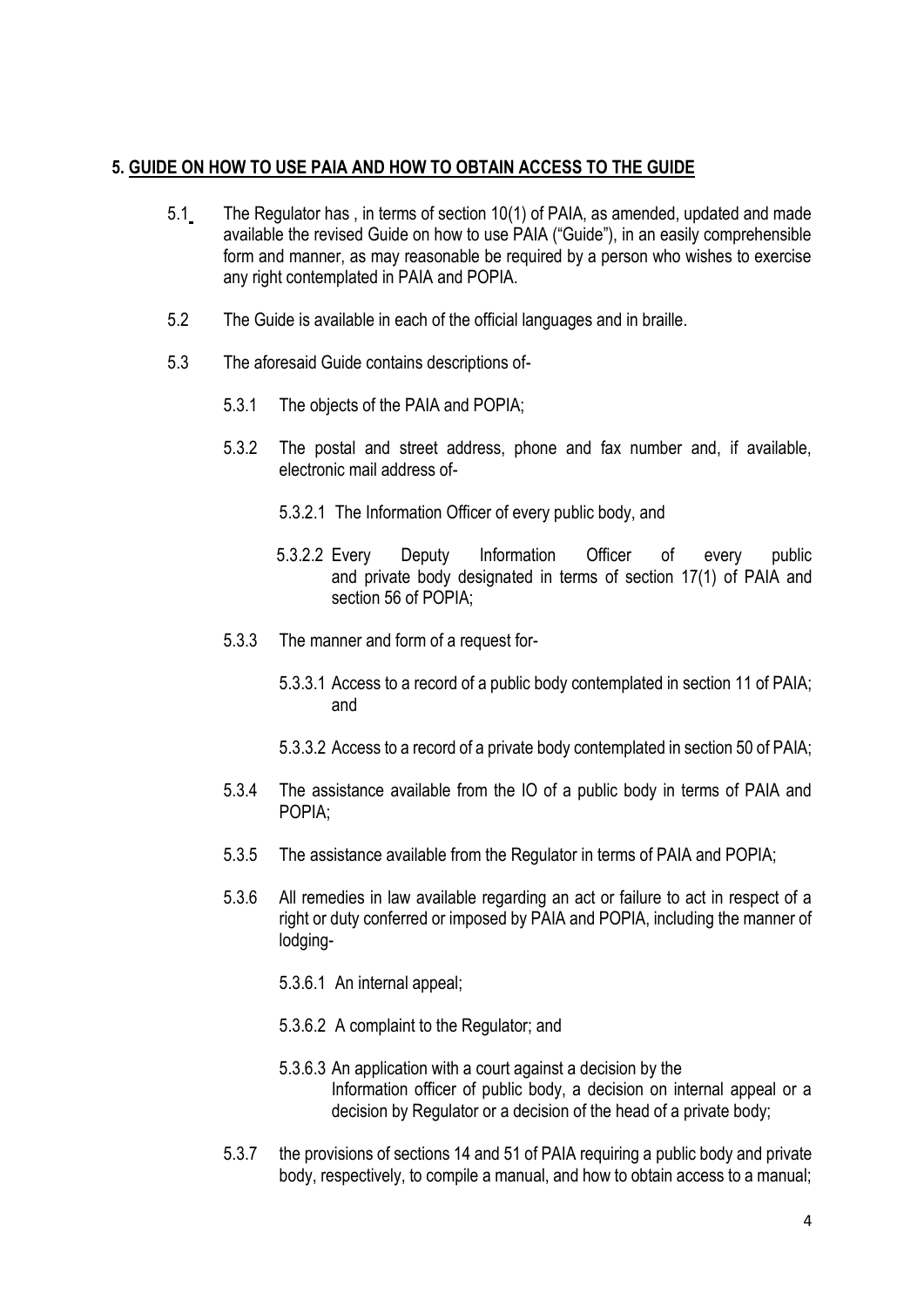- 5.3.8 The provisions of sections 15 and 52 of PAIA providing for the voluntary disclosure of categories of records by a public body and private body, respectively;
- 5.3.9 The notices issued in terms of sections 22 and 54 of PAIA regarding fees to be paid in relation to requests for access; and
- 5.3.10 the regulations made in terms of section 92 of PAIA.
- 5.4 Members of the public can inspect or make copies of the Guide from the offices of the public and private bodies, including the office of the Regulator, during normal working hours.
- 5.5 The Guide can also be obtained-
	- 5.5.1 upon request to the Information Officer;
	- 5.5.2 from the website of Regulator [\(http://www.justine.gov.za/inforeg/\)](http://www.justine.gov.za/inforeg/)
- 5.6 A copy of the Guide is also available in two official languages, for public inspection during normal office hours.

#### **6. RECORDS AUTOMATICALLY AVAILABLE TO THE PUBLIC**

| <b>Category of</b><br>records | <b>Types of the</b><br><b>Record</b> | <b>Available on</b><br><b>Website</b> | <b>Available upon</b><br>request |
|-------------------------------|--------------------------------------|---------------------------------------|----------------------------------|
| Client                        | Invoice                              |                                       | Χ                                |
|                               | Quotation                            |                                       | Χ                                |
|                               | <b>Price List</b>                    |                                       | Χ                                |
|                               |                                      |                                       |                                  |
| Company                       | <b>Company Profile</b>               | Χ                                     | Χ                                |
|                               | Catalogue                            | Χ                                     | Χ                                |
|                               | <b>Contact Details</b>               | Χ                                     | Χ                                |
|                               | Meet the Team                        |                                       | Χ                                |

## **7. RECORDS OF THE PRIVATE BODY**

This clause serves as a reference to the records that the **Private Body** holds in order to facilitate a request in terms of **The Act.**

The information is classified and grouped according to records relating to the following subject and categories: It is recorded that the accessibility of the documents listed herein below, may be subject to the grounds of refusal set out hereinafter.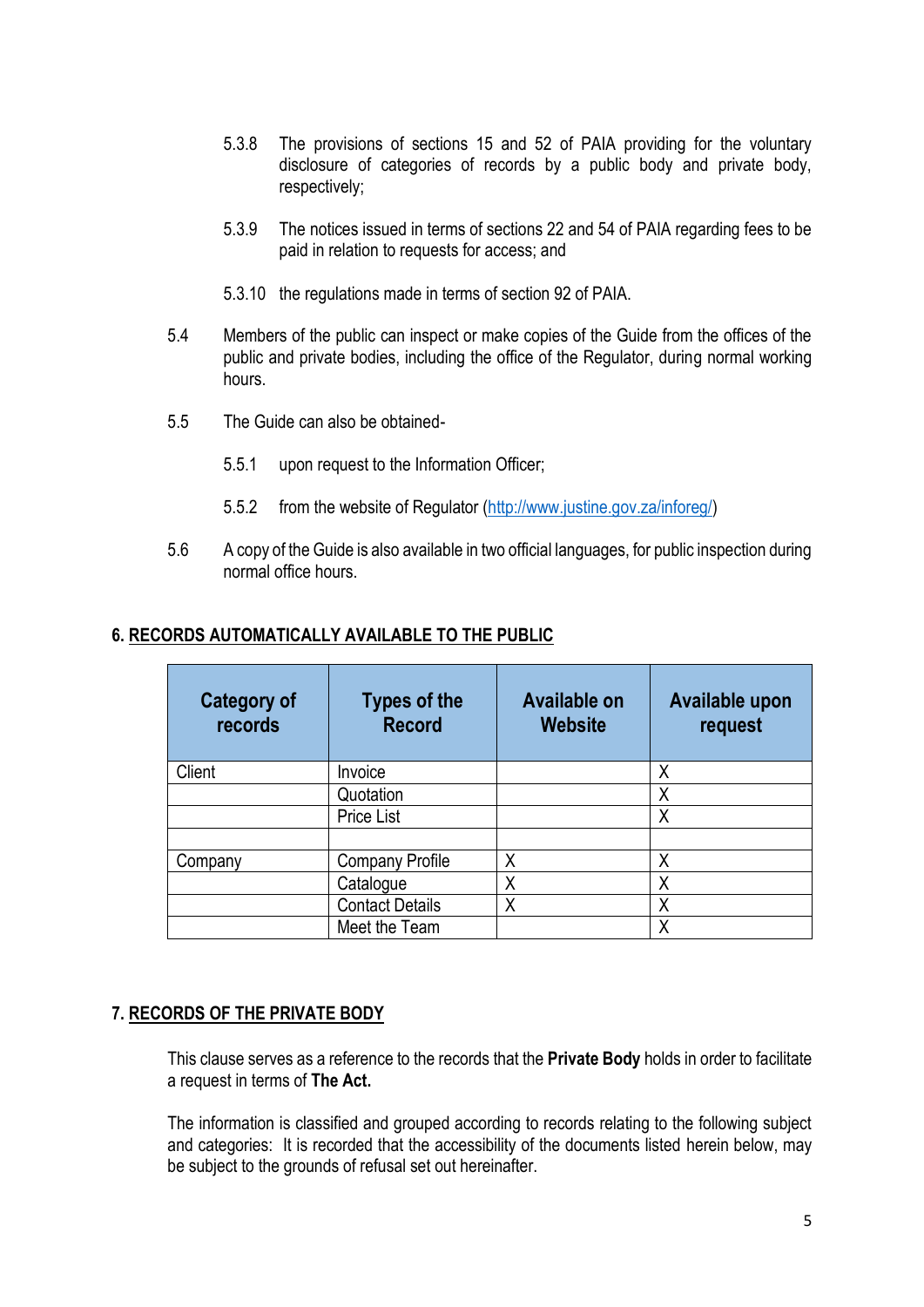# **General:**

VAT records Tax records PAYE records UIF records SDL records Management Accounts and Audit Financial Statements Asset register

# **8. RECORDS REQUIRED IN TERMS OF LEGISLATION**

Records are kept in accordance with legislation applicable to MS Airconditioning Distributors (Pty) Ltd, which includes but is not limited to, the following –

| <b>Category of Records</b>  | <b>Applicable Legislation</b>                                                                                                                                                                                                                                                                                                     |
|-----------------------------|-----------------------------------------------------------------------------------------------------------------------------------------------------------------------------------------------------------------------------------------------------------------------------------------------------------------------------------|
| Memorandum of Incorporation | Companies Act 71 of 2008                                                                                                                                                                                                                                                                                                          |
| <b>PAIA Manual</b>          | Promotion od Access to Information Act 2 of<br>2000                                                                                                                                                                                                                                                                               |
| <b>Employee Records</b>     | Labour Relations Act, 66 of 195<br>Employment Equity Act, 55 of 1998<br>Basic Conditions of Employment Act, 75 of 1997<br>Compensation for Occupational Injuries and<br>Diseases Act, 130 of 1993<br>Skills Development Levy Act, No. 9 of 1999<br>Skills Development Act, 9 of 1997<br>Skills Development Levy Act, No 9 of 1999 |
| <b>SARS</b> submissions     | Income Tax Act, 58 of 1962                                                                                                                                                                                                                                                                                                        |
| <b>Privacy Notice</b>       | Protection of Personal Information Act, 4 of 2013                                                                                                                                                                                                                                                                                 |

Reference to the above-mentioned legislation shall include subsequent amendments and secondary legislation to such legislation.

# **9. PROCESSING OF PERSONAL INFORMATION**

## **9.1 Purpose of Processing Personal Information**

We only process personal information for:

To gather contact information;

To confirm and verify your identity or to verify that you are an

authorised user for security purposed;

For the detection and prevention of fraud, crime, money laundering or other malpractice;

To conduct market or customer satisfaction research or for statistical analysis; For audit and record keeping purposed;

In connection with legal proceedings.

For invoicing and quotation purposes.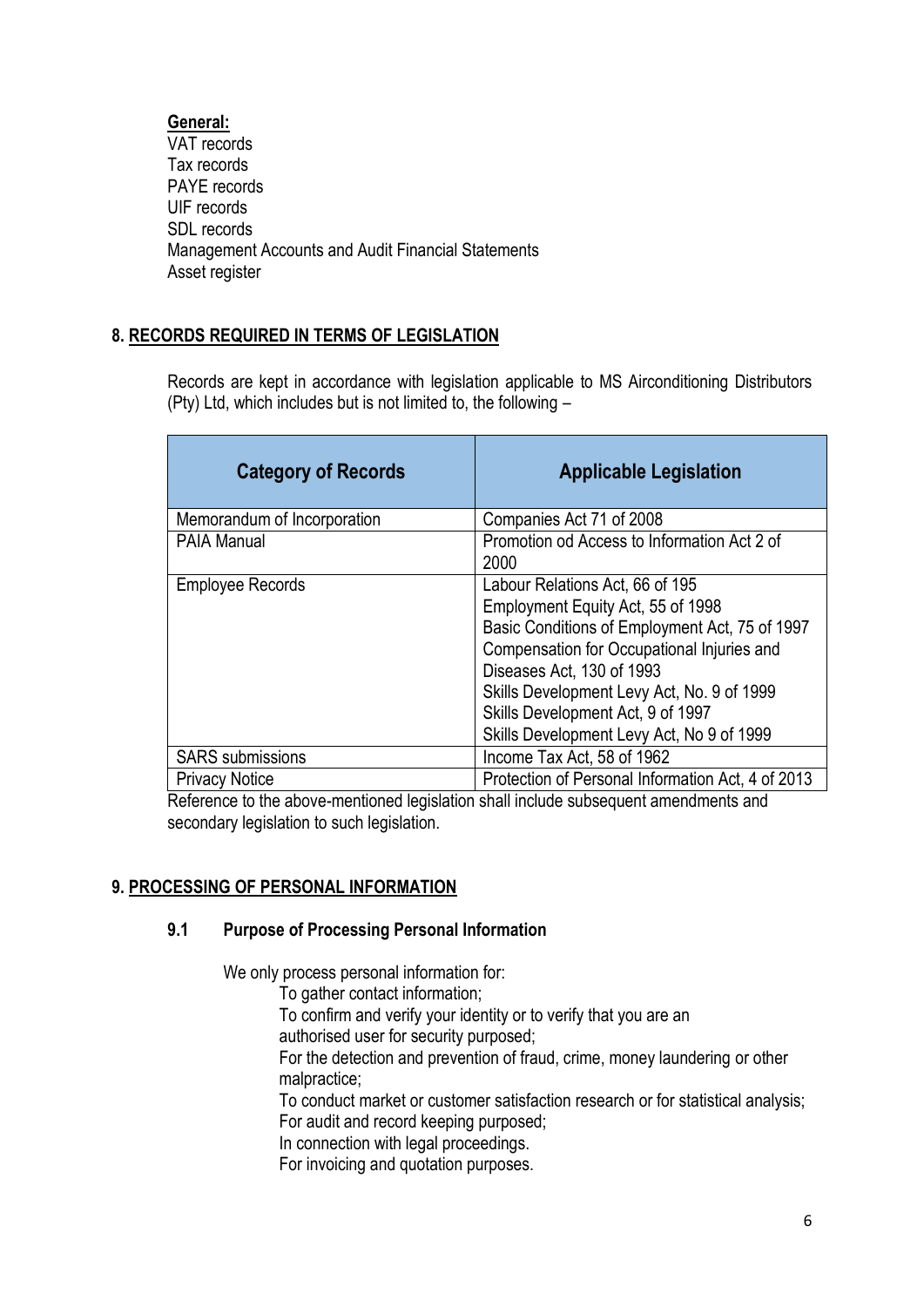### **9.2 Description of the categories of Data Subjects and of the information or categories of information regulating thereto**

# **General Description of Information Security Measures**

Our security policies and procedures cover:

Physical security;

Computer and network security;

Access to personal information;

Secure communications;

Security in contacting out activities or functions;

Retention and disposal of information;

Acceptable usage of personal information;

Governance and regulator issues;

Monitoring access and usage of private information;

Investigating and reacting to security incidents.

When we contract with third parties, we impose appropriate security, privacy and confidentiality obligations on them to ensure that personal information that we remain responsible for, is kept secure.

# **Description of categories of Data Subjects and of the information or categories of information relating thereto**

| <b>Categories of Data Subject</b> | Personal Information that may be processed                                                                  |
|-----------------------------------|-------------------------------------------------------------------------------------------------------------|
| <b>Customers/ Clients</b>         | Name, address, registration numbers, identity<br>numbers, collection addresses, BEE Status,<br>bank details |
| <b>Services Providers</b>         | Names, registration number, VAT number,<br>address, trade secret and bank details                           |
| <b>Employees</b>                  | Address, qualifications, banking details, next of<br>kin, emergency contact, ID Number                      |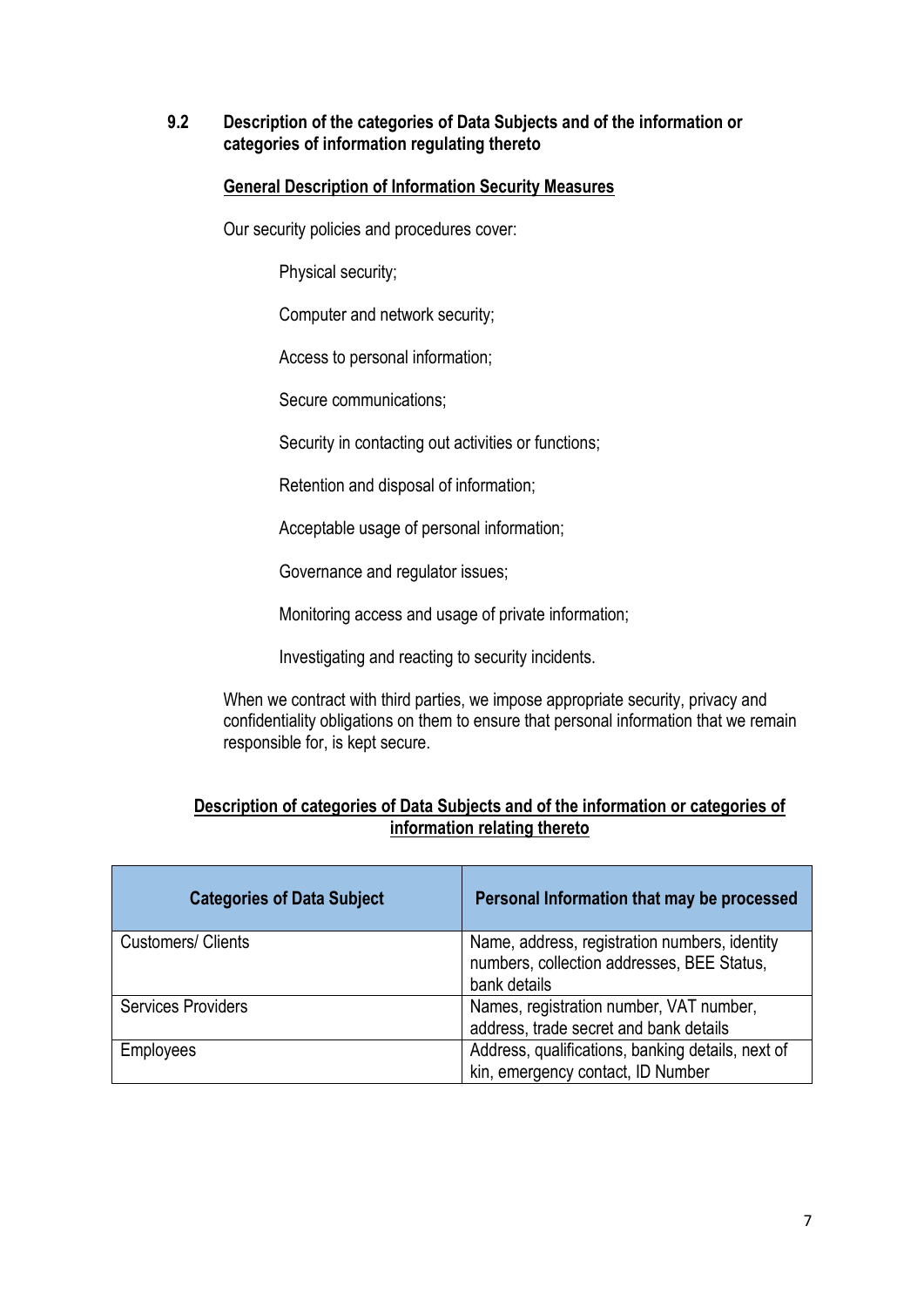**9.3 The recipient or categories of recipients to whom the personal information may be supplied** 

| <b>Category of Personal</b><br><b>Information</b>  | Recipients or categories of recipients to<br>whom personal information may be supplied |
|----------------------------------------------------|----------------------------------------------------------------------------------------|
| Identity number and name, for criminal checks      | <b>South African Police Service</b>                                                    |
| Qualifications, for qualification verification     | South African Qualification Authority                                                  |
| Credit and payment history, for credit information | <b>Credit Bureaus</b>                                                                  |

#### **9.4 Planned trans-border flows of personal information**

N/A

**9.5 General description of Information Security Measures to be implemented by the responsible party to ensure the confidentiality, integrity and availability of the information** 

Data Encryption Anti- Virus Anti-Malware Solutions Locked cabinets where personal information is kept Password safety on computers where personal information is kept

## **10. REQUEST PROCEDURE FOR OBTAINING INFORMATION**

## **Access to records held by the PRIVATE BODY**

Records held by the **Private Body** may be accessed by request only once the prerequisites for access have been met.

The requester must fulfil the prerequisites for access in terms of **The Act,** including the payment of a requested access fee.

The requester must comply with all the procedural requirements contained in **The Act** relating to the request for access to a record.

The requester must complete the prescribed Form and submit same as well as payment of a request fee and a deposit, if applicable, to the Information Officer at the postal or physical address, fax number or electronic mail address as stated herein.

The prescribed form must be filled in with enough particulars to at least enable the Information Officer to identify –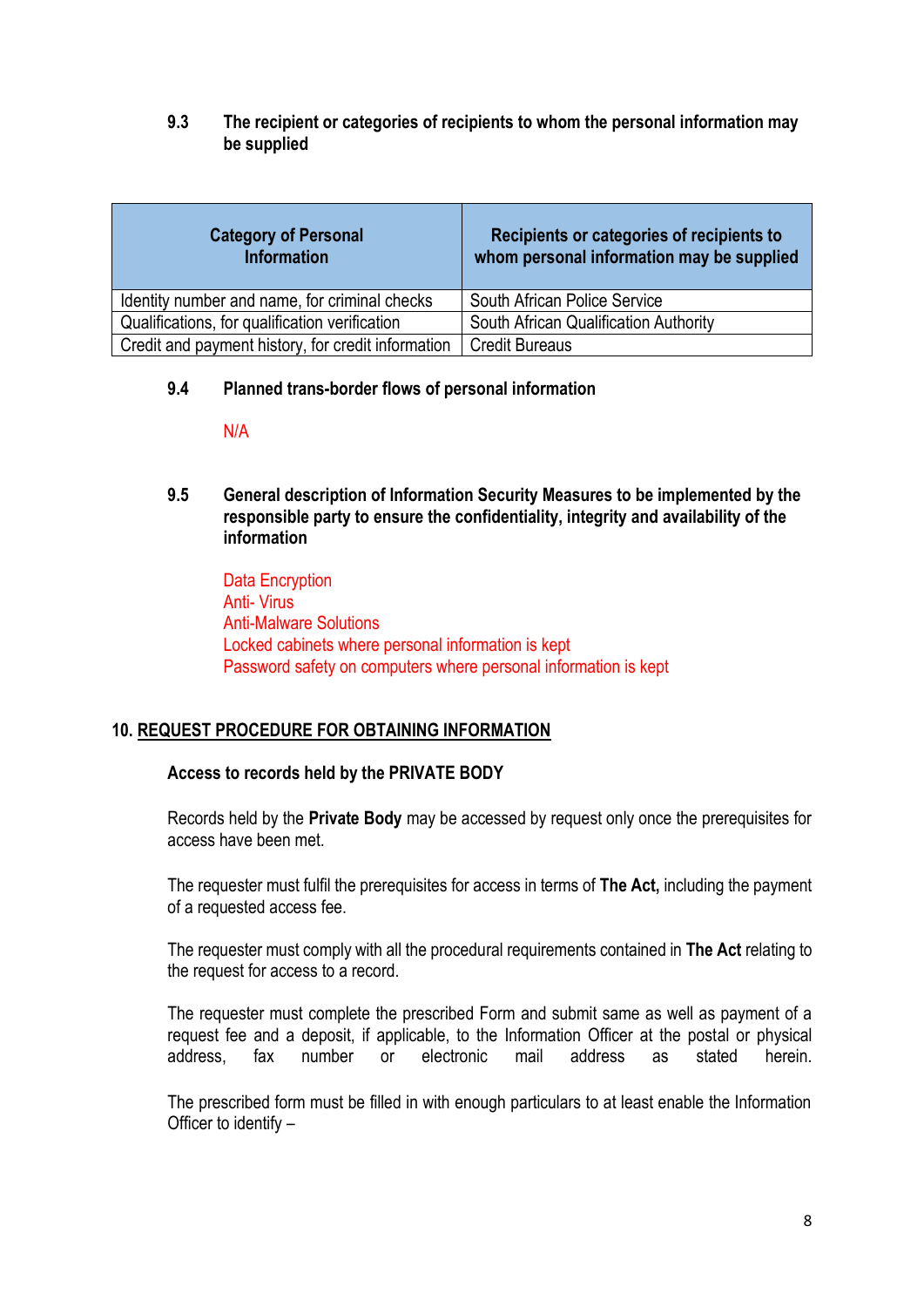- The record or records requested;
- The identity of the requester,
- Which form of access is required, if the request is granted;
- The postal address or fax number or email address of the requester.

The requester must state that he/she requires the information in order to exercise or protect a right, and clearly state what the nature of the right to be exercised or protected is. In addition, the requester must clearly specify why the record is necessary to exercise or protect such a right.

The **Private Body** will process the request within 30 days, unless the requester has stated a special reason that would satisfy the Information Officer that circumstances dictate that the above time periods are not complied with.

The requester shall be informed whether access has been granted or denied. If, in addition, the requester requires the reason for the decision in any other manner, he / she must state the manner and the particulars so required.

If a request is made on behalf of another person, then the requester must submit proof of the capacity in which the requesters making the request, to the reasonable satisfaction of the Information Officer.

If an individual is unable to complete the prescribed form because of illiteracy or disability, such a person may make the request orally.

The requester must pay the prescribed fee before any further processing can take place.

# **11. FEES**

When the Information Officer receives the request, such Officer shall by notice require the requester to pay the prescribed request fee (if any), before any further processing of the request.

If the search for the record has been made in the preparation of the record for disclosure, including arrangements to make it available in the requested form, and it requires more than the hours prescribed in the regulation for this purpose, the Information Officer shall notify the requester to pay as a deposit the prescribed portion of the access fee which would be payable if the request in granted.

The Information Officer shall withhold a record until the requester has paid the Fees as indicated.

A requester, whose request for access to a record has been granted, must pay an access fee for the reproduction and for the search and preparation, and for any time reasonably required in excess of the prescribed hours to search for the and prepare the record for disclosure, including making arrangements to make it available in the requested form.

If the deposit has been paid in request for access, which is refused, then the Information Officer concerned must repay the deposit to the requester.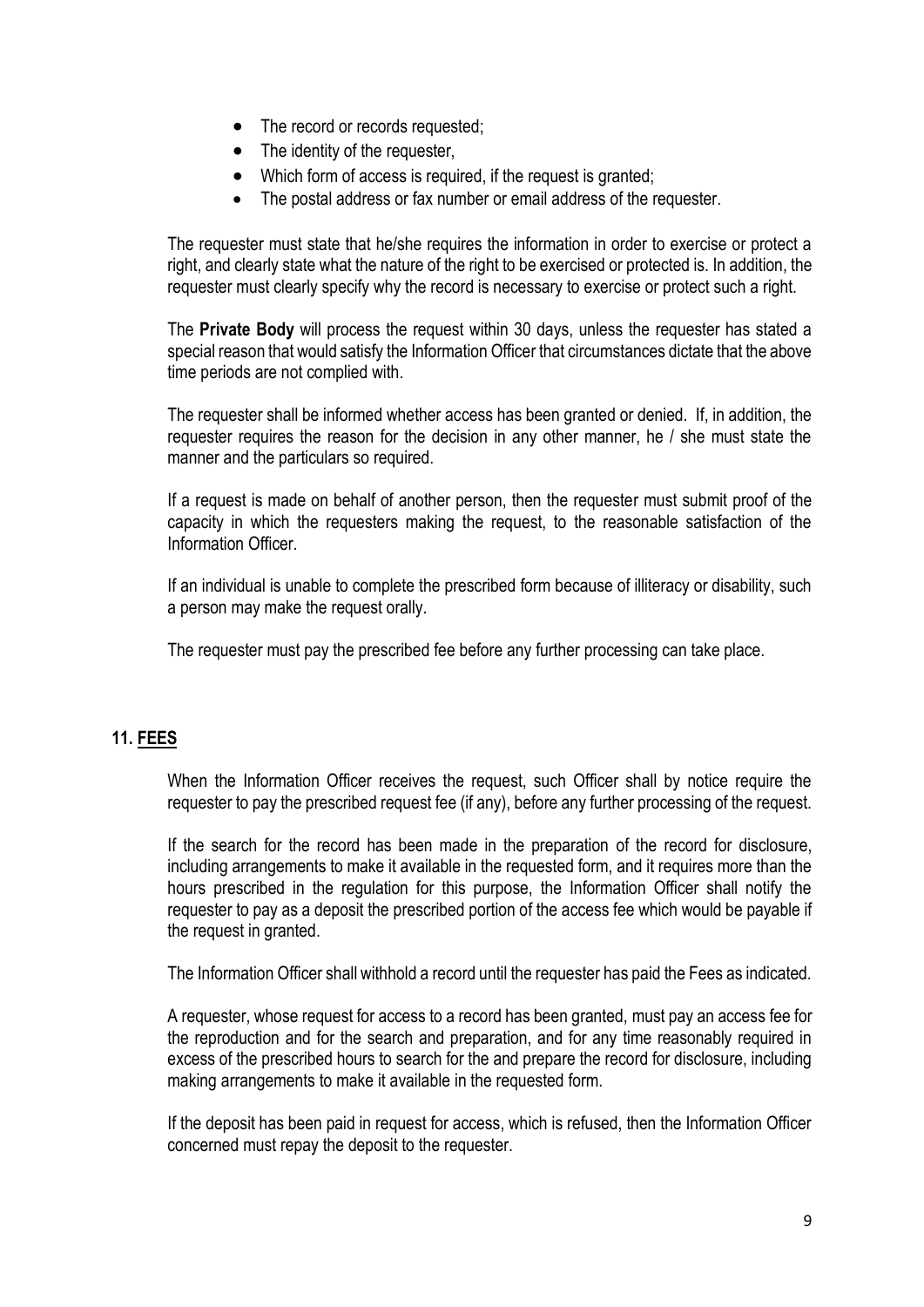# **12. GROUNDS FOR REFUSAL OF ACCESS TO INFORMATION**

The main grounds for the **Private Body** to refuse a request for information relates to the:

Mandatory protection of the privacy of a third party that is a natural person that would involve the unreasonable disclosure of personal information of that natural person;

Mandatory protection of the commercial information of a third party, if the record contains:

- Trade secrets of that third party;
- Financial, commercial, scientific or technical information, disclosure of which could likely cause harm to the financial or commercial interests of that third party;
- Information disclosed in confidence by a third party to the Private Body, if the disclosure could put that third party at a disadvantage in negotiations or commercial competition

Mandatory protection of confidential information of third parties if it is protected in terms of any agreement;

Mandatory protection of confidential information of the protection of property;

Mandatory protection of records that would be regarded as privileged in legal proceedings;

The commercial activities of the **Private Body,** which may include:

- Trade secrets of the **Private Body;**
- Financial, commercial, scientific or technical information, disclosure which could likely cause harm to the financial or commercial interest of the **Private Body;**
- Information which, if disclosed could put the **Private Body** at a disadvantage in negotiations or commercial competition;
- A computer program, owned by the **Private Body,** and protected by copyright.

The research information of the **Private Body** or a third party, if its disclosure would reveal the identity or the **Private Body,** the researcher or the subject matter of the research and would place the research at a serious disadvantage;

Requests for information that are clearly frivolous or vexatious, or which would involve an unreasonable diversion of resources shall be refused.